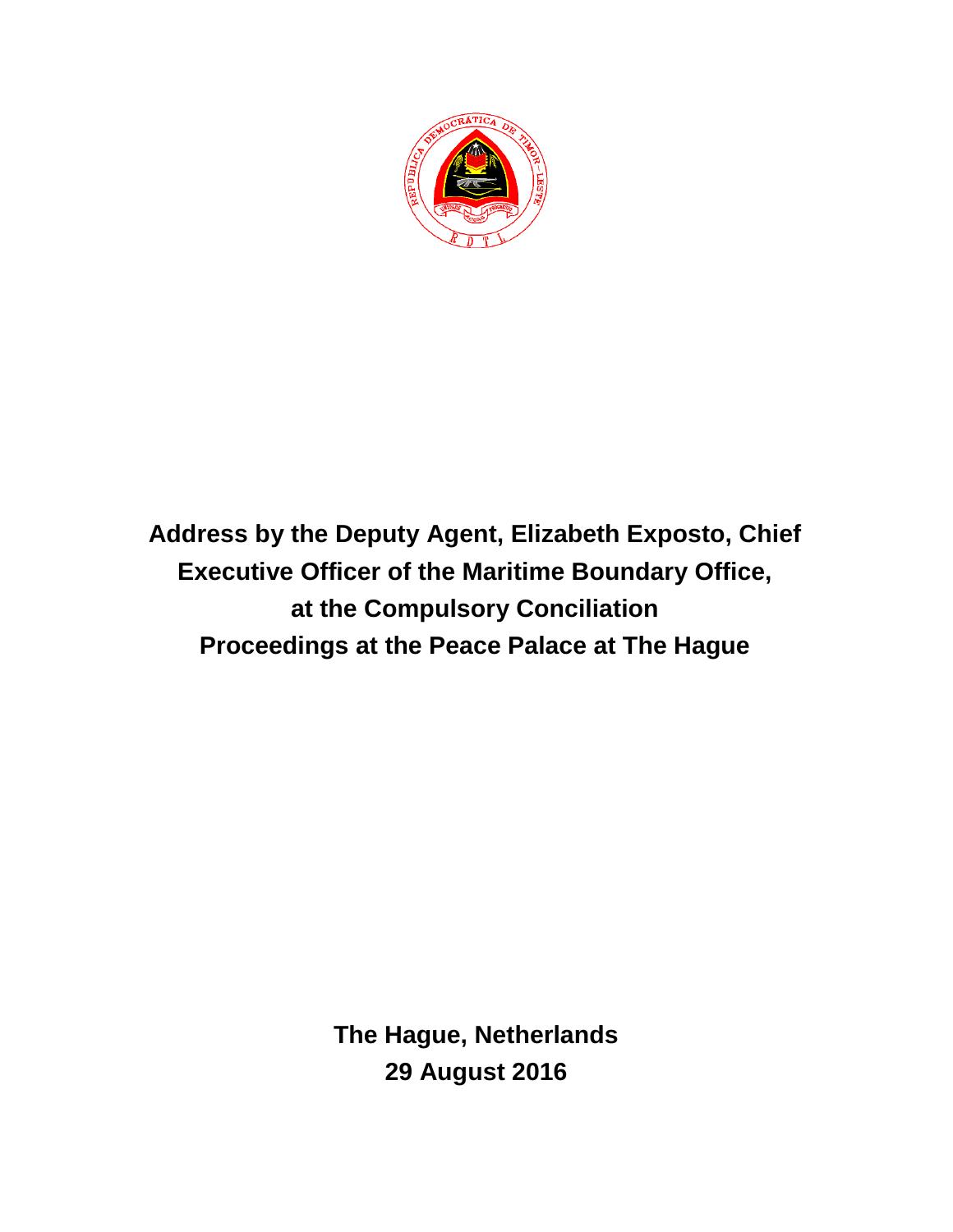Mr. Chairman,

Members of the Commission,

It is a great honour to appear before you as Deputy Agent, on behalf of my country, the Democratic Republic of Timor-Leste.

Timor-Leste is honoured to take part in this very first compulsory conciliation under the United Nations Convention of the Law of the Sea. We are also very appreciative of the Commission and its faith in the conciliation process led by it.

Timor-Leste's statehood is a story of national perseverance, resolve and hope. The people of Timor-Leste have paid an extremely high price for our independence, finally achieved 14 years ago. Despite the brutal occupation and fighting we endured, we did not emerge vengeful or vindictive. Throughout our struggle, our leaders preached tolerance and respect towards others.

Though we do not forget our painful and difficult past, we are a resilient people that look forward, first and foremost. After our independence, the Timorese people opted for reconciliation and building a new and peaceful relationship with our former occupiers.

Now, times have changed and the form of Timor-Leste's struggle has changed. With the majority of our population under the age of 25, our hope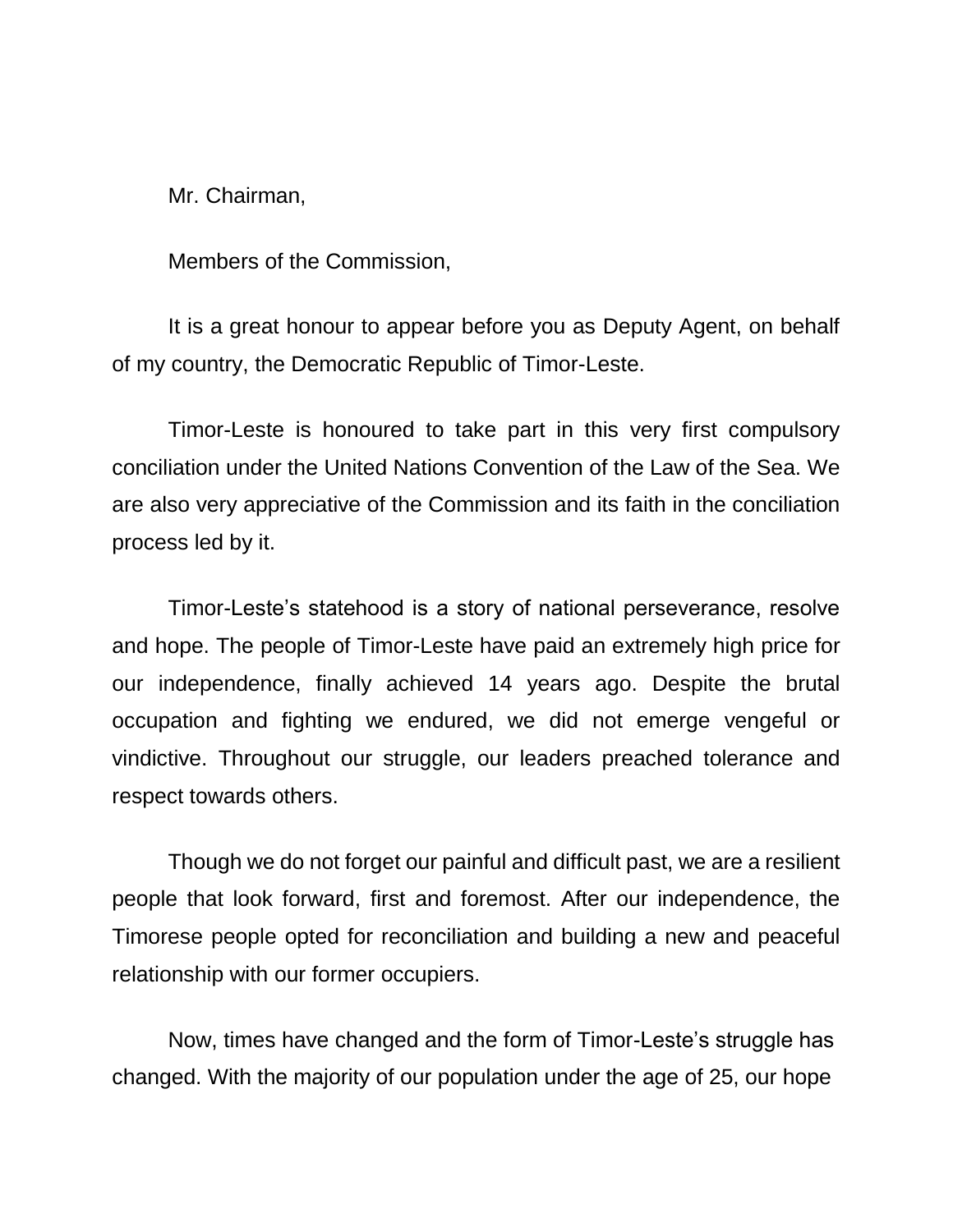for nation building lies in the future. And it is up to the representatives of Timor-Leste to do their utmost to secure a better future for our young generation and their children. It is a national priority to secure our sovereign rights over our surrounding seas and the resources that lie therein, which hold the promise of a transformational development for our country. The future for the next generations would look very different without access to our seas.

This is what brings us here today. Timor-Leste has initiated these proceedings to resolve our longstanding maritime dispute with our neighbour Australia in an amicable and collaborative way. We are here to pursue our rights for the sake of our people and take on the responsibilities of Statehood, like any other nation would. Timor-Leste may be young but we are not naïve. We will not shy away from claiming what is rightfully ours and we will persist until this is finally achieved.

We have faith that this Commission can assist us to settle our differences with Australia in a just and fair manner and we look forward to working with the Commission and Australia to bring our maritime dispute to its conclusion, for our future generations.

Mr. Chairman, Members of the Commission, in today's opening session, Timor-Leste will present to the Commission its overall position on the maritime dispute with Australia. We will provide you with the background and facts relevant to the dispute and outline Timor-Leste's position on its permanent maritime boundaries in the Timor Sea under international law.